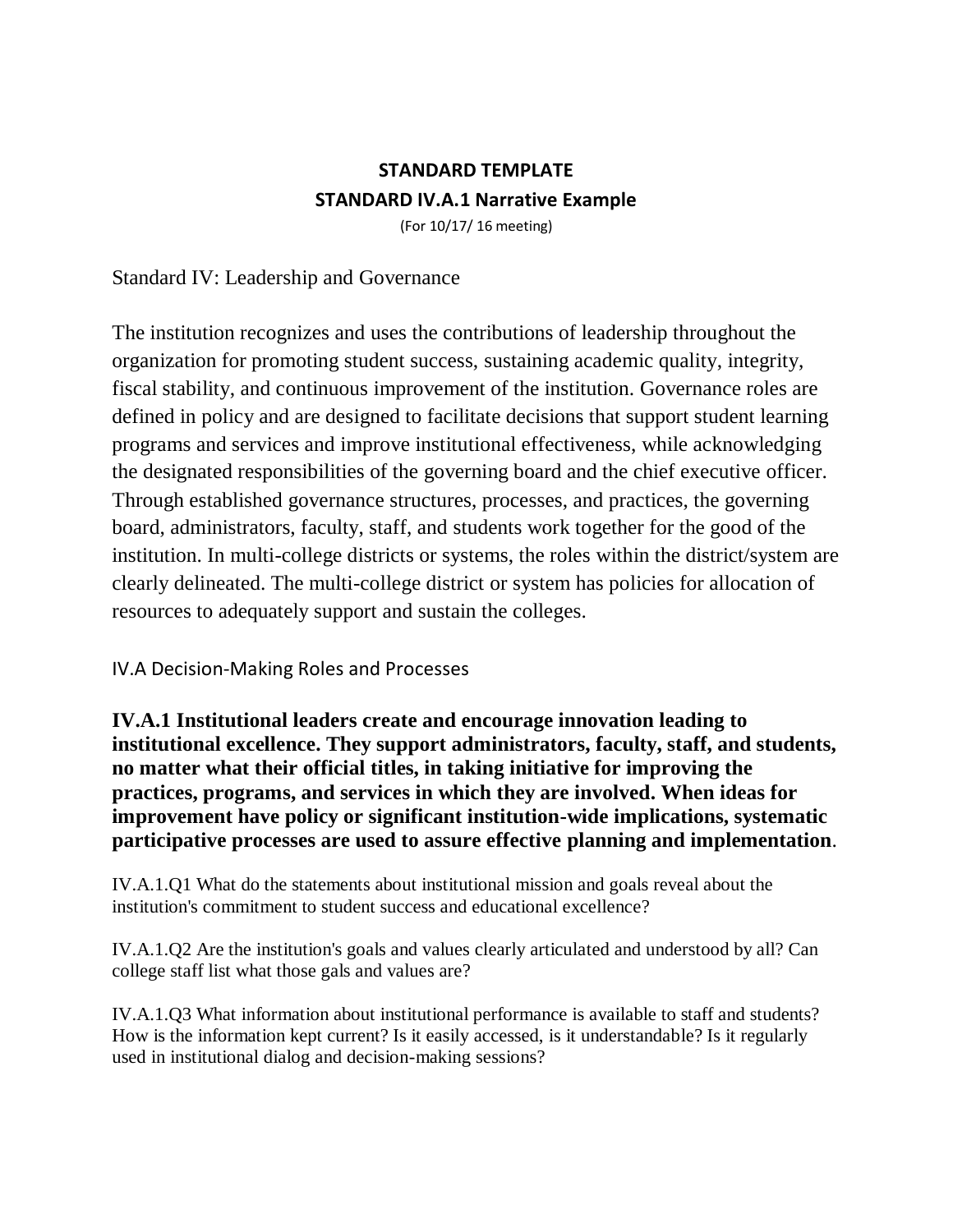IV.A.1.Q4 Do the institution's processes for institutional evaluation and review, and planning for improvements, provide venues where the evaluations of the institution's performance are made available to all staff?

IV.A.1.Q5 Do institutional planning efforts provide opportunity for appropriate staff participation?

IV.A.1.Q6 How do individuals bring forward ideas for institutional improvement?

## Description

[THIS SECTION SHOULD BE A RESPONSE TO EACH OF THE MATRIX QUESTIONS. PLEASE RESTATE THE MATRIX QUESTION IN YOUR RESPONSE AND NOTE THE NUMBER IN PARENTHESES, SEE EXAMPLES BELOW. INCLUDE YOUR EVIDENCE IN THE TEXT IN PARENTHESES. SEE EXAMPLE BELOW.

De Anza College leaders have statements about institutional mission and goals which reveal the institution's commitment to student success and educational excellence. Classrooms and areas of service have posters displaying the mission statement. The College begins each academic year with Opening Days activities centered on the college's mission, institutional core competencies, student success, and equity. De Anza has made a commitment and carries out the values of integrity, innovation, equity, developing human capacity, and civic and social justice. Our values are intertwined with the institutional core competencies to reach for each student who achieves a certificate, degree or transfers (Communication and Expression, Information Literacy, Physical/Mental Wellness and Personal Responsibility, Civic Capacity for Global, Cultural, Social and Environmental Justice, Critical Thinking). <http://www.deanza.edu/about/missionandvalues.html>

The college has established its footprint through the 2015-2020 Education Master Plan. <http://www.deanza.edu/emp/> De Anza's Office of Professional Development provides a program of workshops and conferences for administrators, faculty staff and students centered on the college's mission, institutional goals and outcomes. [http://www.deanza.edu/academic](http://www.deanza.edu/academic-services/pil/)[services/pil/](http://www.deanza.edu/academic-services/pil/) <http://www.deanza.edu/professionaldev/> **(IV.A.1.Q1)**

College services are directly linked with the goals and outcomes to achieve. At the College, outcomes are mapped to institutional goals. <http://www.deanza.edu/slo/tracdat.html> Faculty, staff, administrators, and students are an integral part of the Student and Program Learning Outcomes (SLO/PLO) body of work and activities including assessment. Annually, the college holds a SLO/PLO convocation organized to assess institutional outcomes. [www.deanza.edu/slo/convocation](http://www.deanza.edu/slo/convocation)

The institutions goals and values are clearly articulated on the college website, in classroom, building and main service areas. College staff is asked to review and integrate the college goals and values curriculum, programs and services. The values and goals are vetted through shared governance groups.<http://www.deanza.edu/about/missionandvalues.html> [http://www.deanza.edu/ir/state-of-the-college-related-information/pdf/EMP2015-2020\\_3-11-](http://www.deanza.edu/ir/state-of-the-college-related-information/pdf/EMP2015-2020_3-11-16.pdf) [16.pdf](http://www.deanza.edu/ir/state-of-the-college-related-information/pdf/EMP2015-2020_3-11-16.pdf) **(IV.A.1.Q2)**